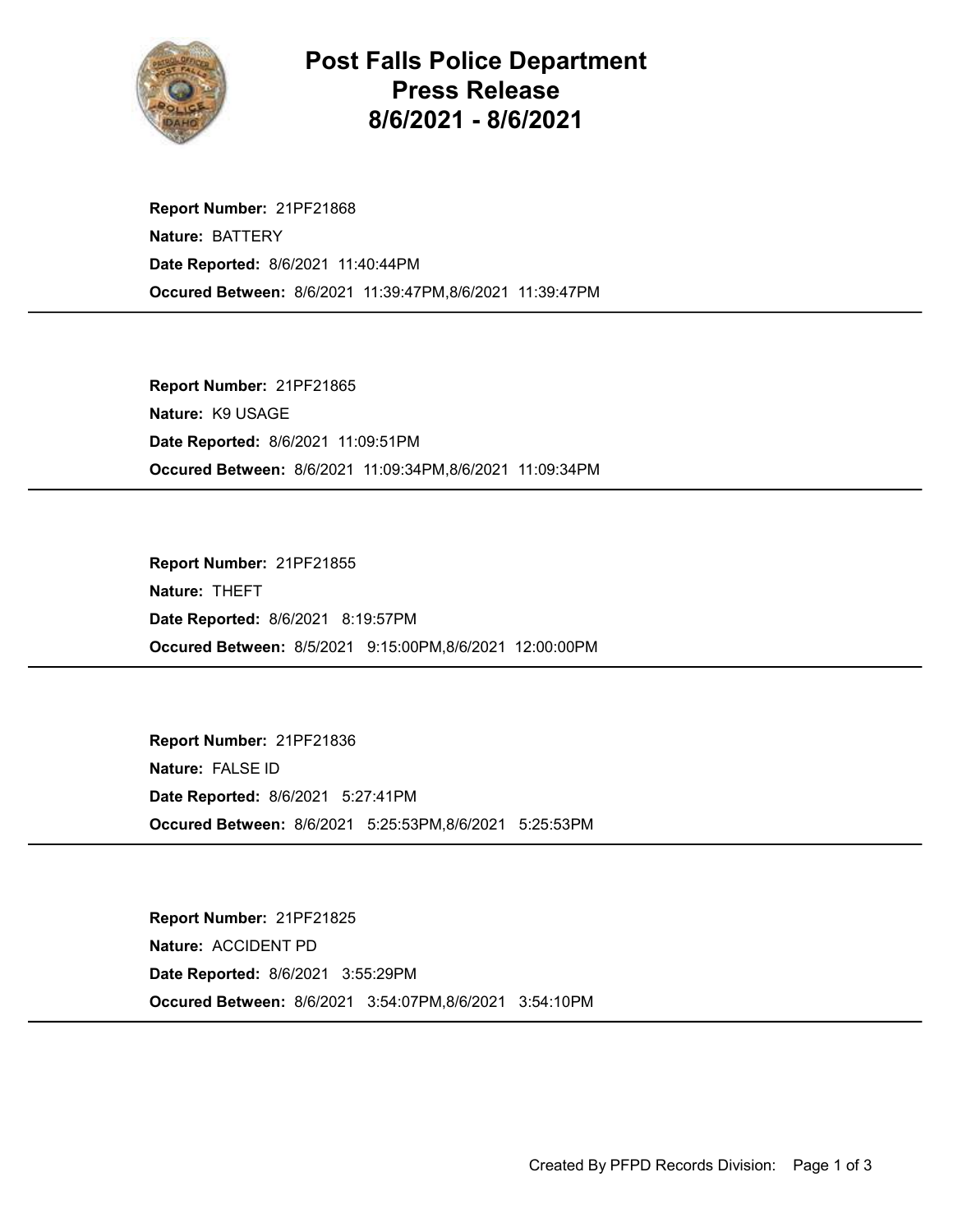Occured Between: 8/6/2021 3:07:46PM,8/6/2021 3:07:46PM Report Number: 21PF21818 Nature: CUSTODIAL INTER Date Reported: 8/6/2021 3:10:51PM

Occured Between: 8/6/2021 11:20:35AM,8/6/2021 11:20:35AM Report Number: 21PF21790 Nature: ABANDONED VEHIC Date Reported: 8/6/2021 11:22:26AM

Occured Between: 8/6/2021 10:46:24AM,8/6/2021 10:46:24AM Report Number: 21PF21782 Nature: ACCIDENT PD Date Reported: 8/6/2021 10:47:47AM

Occured Between: 8/6/2021 10:38:51AM,8/6/2021 10:38:51AM Report Number: 21PF21779 Nature: ANIMAL LOOSE Date Reported: 8/6/2021 10:41:10AM

Occured Between: 8/6/2021 8:00:00AM,8/6/2021 9:07:48AM Report Number: 21PF21768 Nature: FOUND PROPERTY Date Reported: 8/6/2021 9:10:37AM

Occured Between: 8/6/2021 8:33:47AM,8/6/2021 8:33:47AM Report Number: 21PF21761 Nature: PARKING PROBLEM Date Reported: 8/6/2021 8:34:43AM